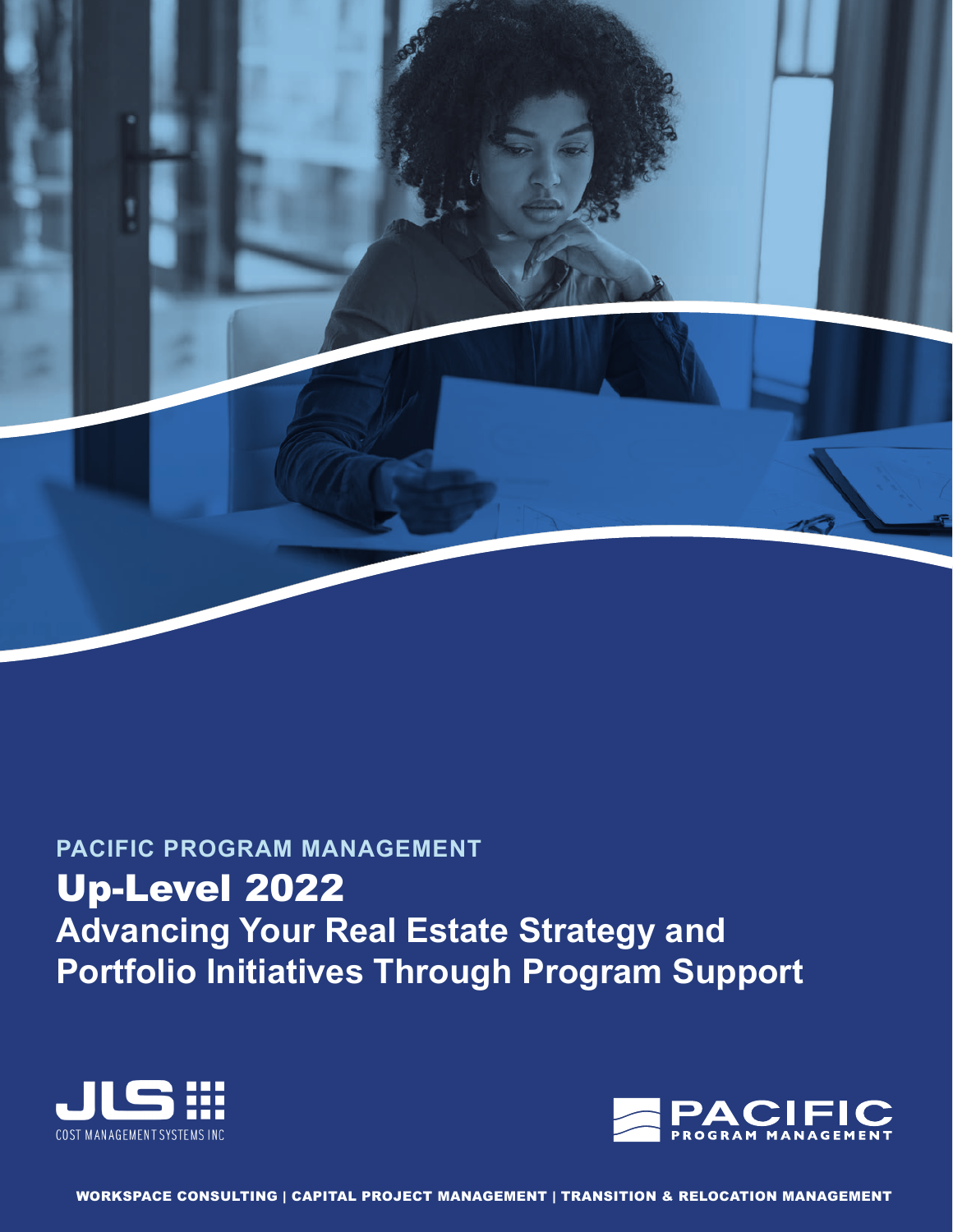**As the world responds to societal shifts in how we live, work and travel, the commercial real estate office sector is continuing to rapidly evolve and change. Each organization will find their own pathway to address integration of human-centered initiatives into their workplace. For owners and occupiers, this moment poses an opportunity to rethink how we approach these opportunities.**

Holistic transformation will require the ability to be informed,

iterative and flexible as global fluctuations in conditions impact local market regions. By underpinning your strategy and initiatives with performance tracking and measurement, you can realize greater value in the implementation of change directives. Beyond quality, cost and time, the next generation of program management and PMO support includes digital, sustainable, operational and employee experience initiatives. The ability of an internal CRE organization to deliver ongoing initiatives amidst larger strategy changes should be a consideration in evaluating implementation of portfolio level changes.

# APPLYING PROGRAM MANAGEMENT TO YOUR REAL ESTATE INITIATIVES Drive Smart Decisions to Deliver Results

Workspace strategy shapes the drive for changes to a portfolio. Portfolio management considers the life cycle of and interdependencies between physical assets and real estate operations. Program management complements both and is critical to delivering on conceptual goals by ensuring initiatives are:

- » Defined
- » Aligned
- » Completed with measurable KPI's, feedback loops and benchmarking to inform the next evolution of strategy and processes

## Ensure real estate initiatives are held accountable to broader leadership goals

Leadership defines strategic goals for the organization. How do corporate real estate teams focus real estate



priorities to ensure alignment to the overall corporate vision? A key first step is to align your program management resources at the onset of changes that will impact real estate. If internal resources don't yet exist, a project management firm specializing in this arena can help you assess your team's readiness for



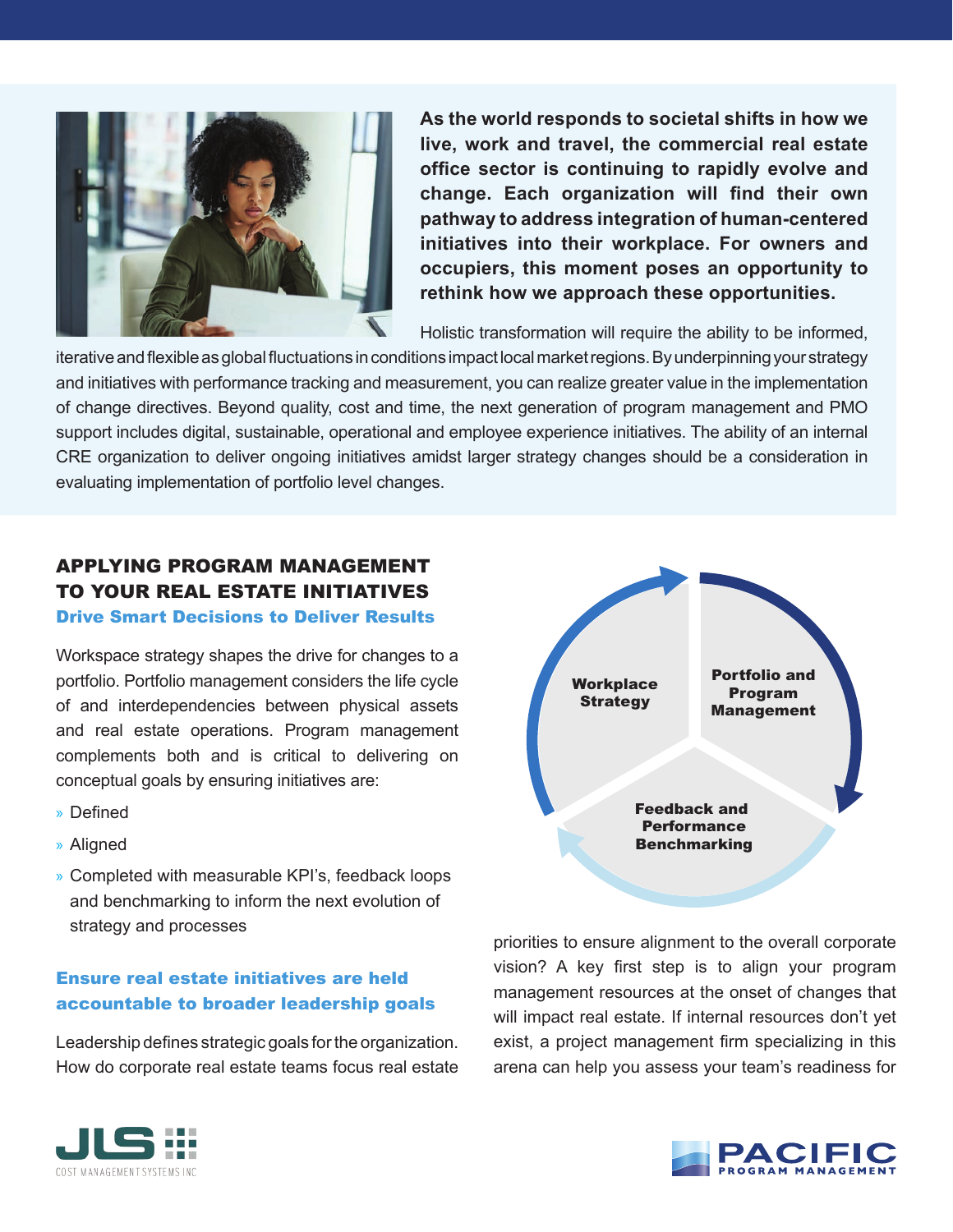implementing change. Real Estate and Operations teams look for guidance when one or more of the following occurs:

- » A digital transformation is underway
- » New workspace strategy is in development
- » Organizational leadership has changed

Shifts large and small often demand a real estate response that is proactive, organized, and measurable. A digital transformation may require alignment of teams, resources, financial management, site technology upgrade delivery, software implementation and user training. A refinement or redefinition of the workspace strategy can mean re-envisioning the physical workplace environments or releasing and reorganizing space across a portfolio. And changes to leadership often prioritize transparent or rigorous cost controls. Program management looks to organize groups of initiatives under these larger goals.

What happens if a series of real estate initiatives begin without an overall program in place? Often, organizations struggle because they've moved forward with approved business cases for a group of related, but not yet connected initiatives and end up with only project-level governance and controls in place, with no means of understanding the way the interconnected pieces act to serve broader goals. There is a significant amount of "back work" in gathering or synthesizing historical project data when interlinked projects are not performed under the umbrella of program-level governance. Working from a program level also ensures the right tools are utilized to inform decisions prior to business case approvals, considering factors such as:

- » Business unit headcounts and operational goals compared to industry forecasts and trends
- » Cost benchmarking of recently completed initiatives and review against similar in market
- » Data analytics coming from IoT sensors across a portfolio
- » ESG measures required for performance at an organizational level



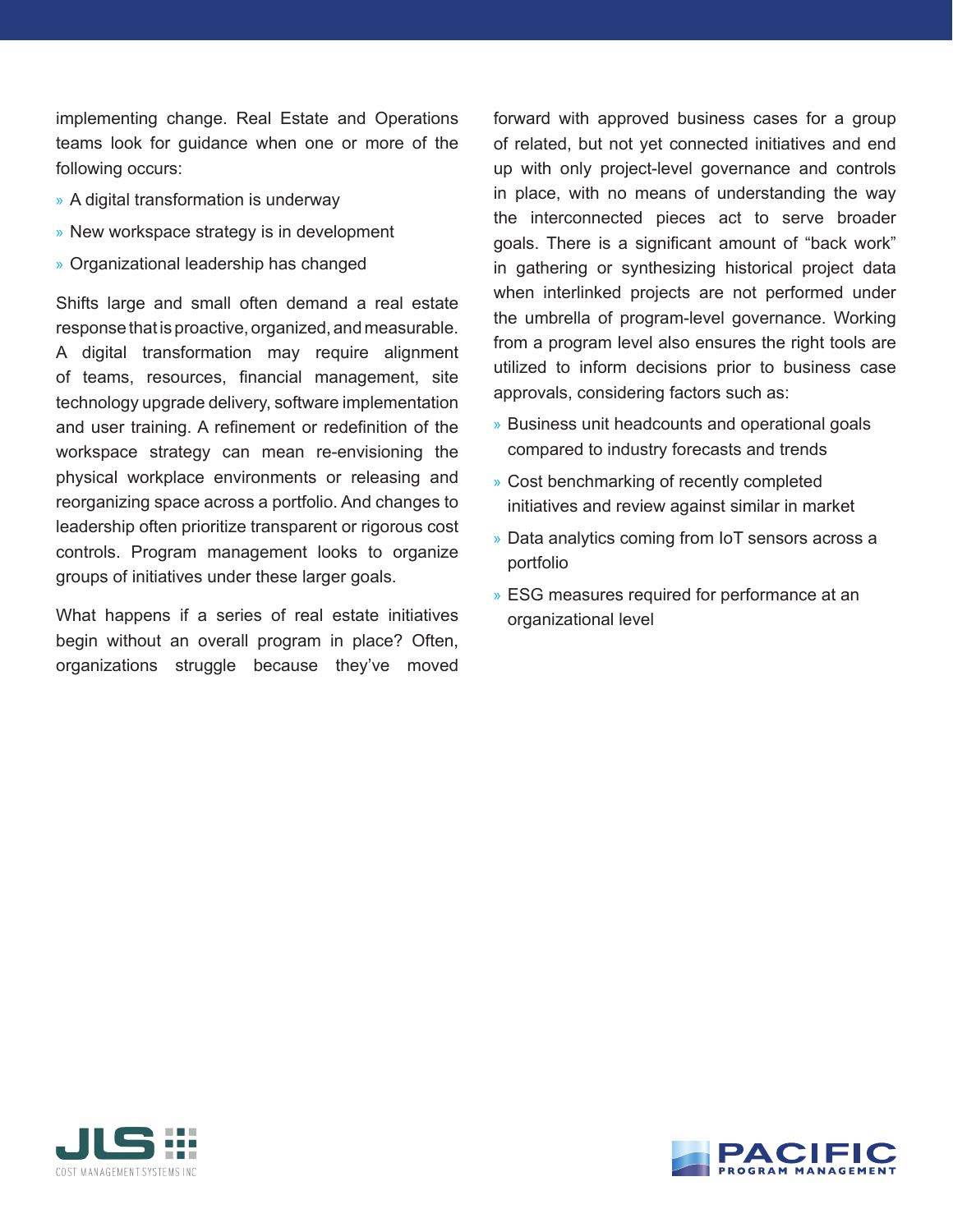## Ensure key stakeholders are engaged in the process

While projects may focus on a predetermined scope, schedule and budget, programs also incorporate performance indicators aligned with specific outcomes. These drivers include ways to achieve overall corporate goals and improve stakeholder and user engagement.

At the onset of a program, drivers should be:

- » Established
- » Agreed upon
- » Reviewed against corporate vision and goals

Key stakeholders should be included to ensure they can support initiatives, have the availability to do so, and are involved in the process at the right points along the way.

A clear definition of KPI's is also helpful to ensure a direct link between the larger organizational goals and program outcomes. An important distinction between a program and a project is in program management's focus on outcomes over *outputs*. Programs also establish stronger, faster feedback loops to ensure continuous improvement is embedded within the process.





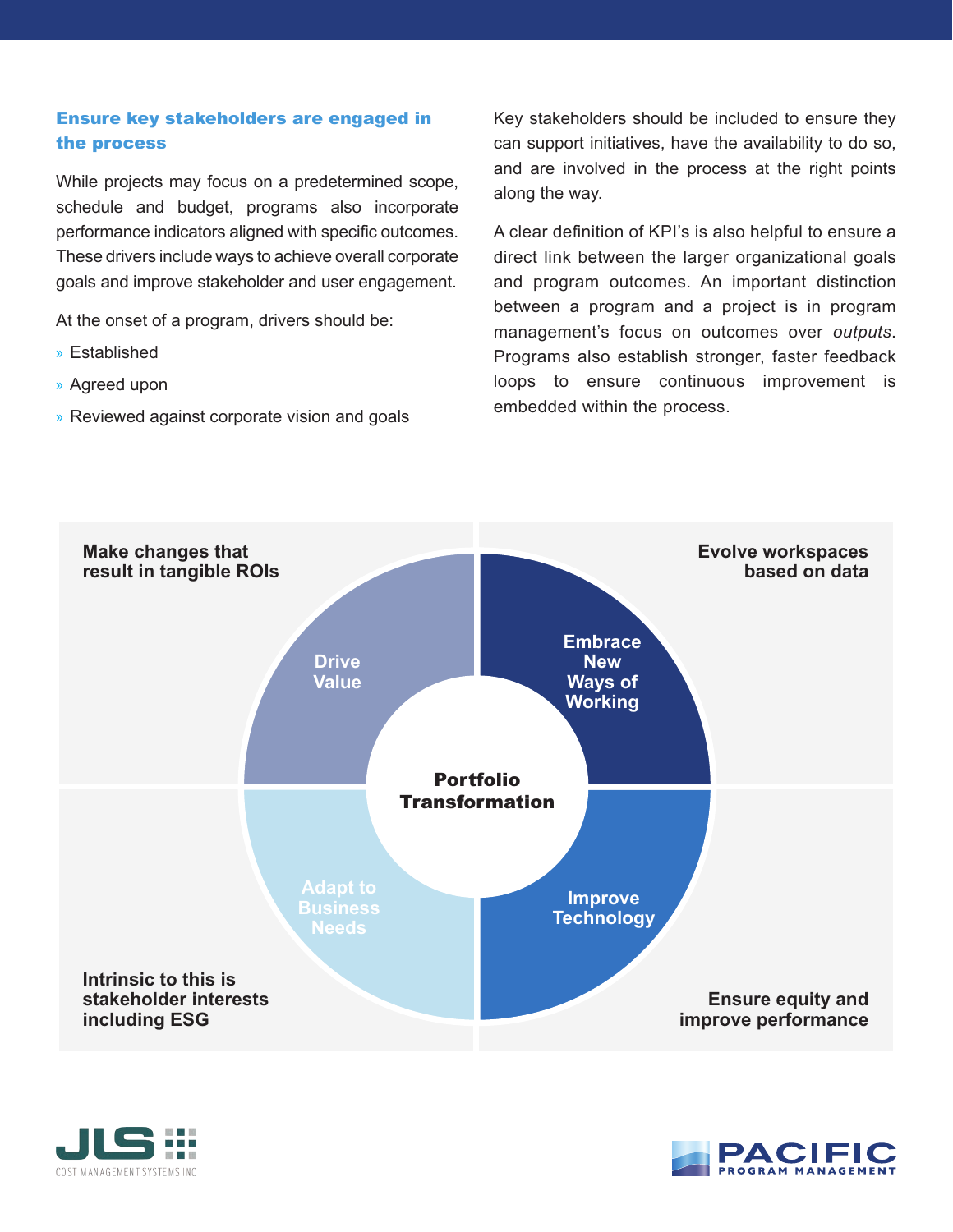#### Inform future decisions with historic costs

An organization's goals often consider optimization of costs across an enterprise, and in all cases require informed decision-making on spend. Corporate real estate teams need to have confidence that their planned priorities align with the actual cost to implement.

Cost controls take a rigorous approach to understanding the how's and why's of spend. Auditing can provide the benchmark data on how portfolio initiatives have traditionally performed, and where improvements should be considered going forward. Project audit process better informs organizations to build the budget portion of the business case



#### 2021 Completed Projects: Leveled

#### **Using Historical Data to Improve Performance**

Often real estate teams have a wealth of project information that is not collated consistently or accurately. Understanding priorities at a portfolio and program level highlights the need for consistent data on completed projects, across several key metrics:

- » Cost per square foot or square meter
- » Cost breakdown by major category (construction, FF&E, fees)
- » Approved Budget versus Actual Spend
- » % of change orders
- » Procurement routes



With these metrics, clients can leverage project data to improve:

- » Capital Planning Development
- » Procurement strategies (e.g. pre-purchasing, contractual agreements)
- » Capitalizing on scale
- » Contingency targets with accuracy at each phase
- » Continuous improvement feedback loop and actions for project teams